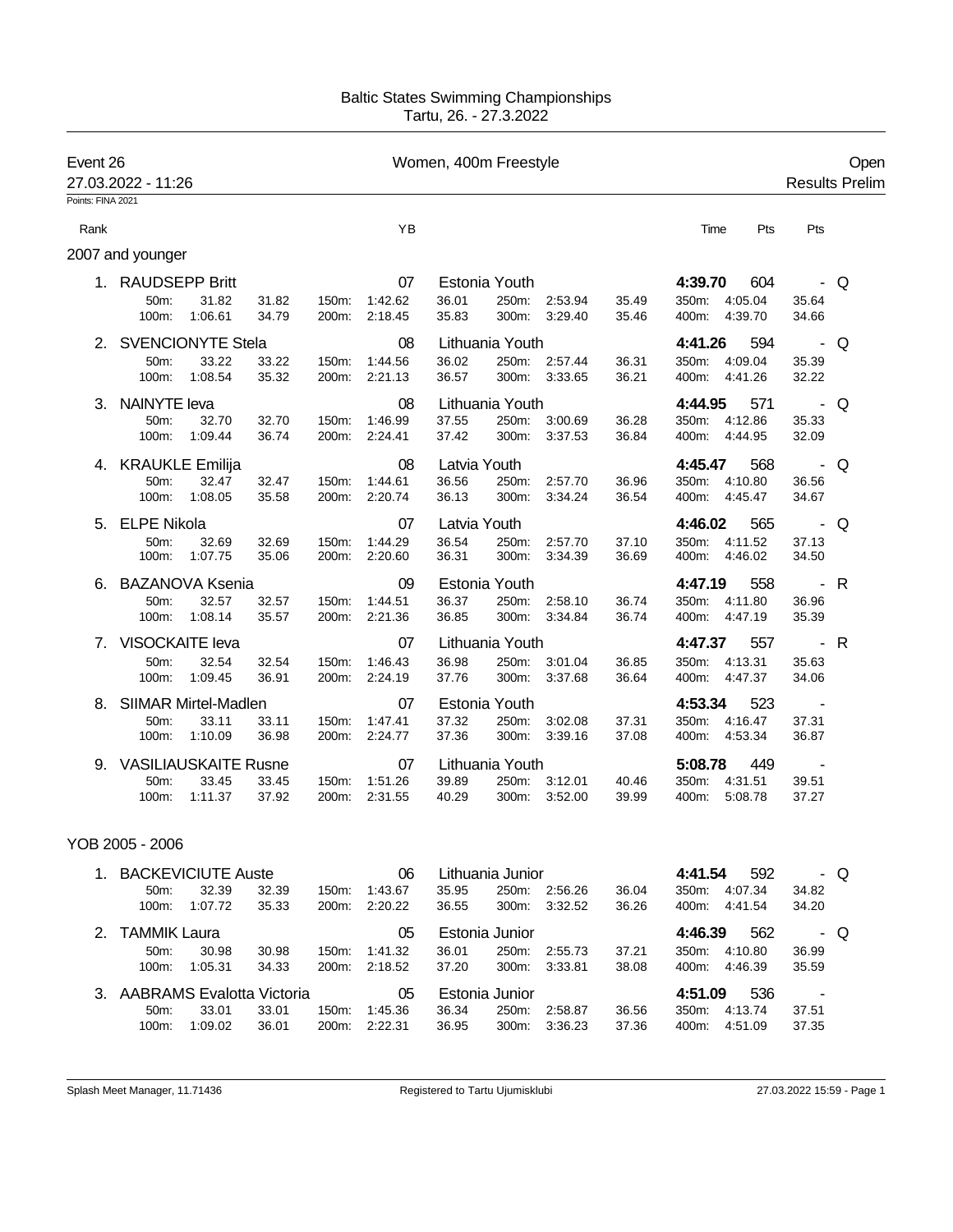## Baltic States Swimming Championships Tartu, 26. - 27.3.2022

| Rank |                                                                    |                |                | YB                             |                                |                                   |                                |                | Time                                      | Pts                       | Pts                                            |     |
|------|--------------------------------------------------------------------|----------------|----------------|--------------------------------|--------------------------------|-----------------------------------|--------------------------------|----------------|-------------------------------------------|---------------------------|------------------------------------------------|-----|
|      | 4. TSAERO Grete<br>50m:<br>34.69<br>$100m$ :<br>1:12.28            | 34.69<br>37.59 | 200m:          | 06<br>150m: 1:50.21<br>2:28.94 | 37.93<br>38.73                 | Estonia Junior<br>250m:<br>300m:  | 3:08.43<br>3:47.43             | 39.49<br>39.00 | 5:04.75<br>350m: 4:26.99<br>400m:         | 467<br>5:04.75            | 39.56<br>37.76                                 |     |
| Open |                                                                    |                |                |                                |                                |                                   |                                |                |                                           |                           |                                                |     |
|      | 1. RAUDSEPP Britt<br>50m:<br>31.82<br>100m:<br>1:06.61             | 31.82<br>34.79 | 150m:<br>200m: | 07<br>1:42.62<br>2:18.45       | 36.01<br>35.83                 | Estonia Youth<br>300m:            | 250m: 2:53.94<br>3:29.40       | 35.49<br>35.46 | 4:39.70<br>350m: 4:05.04<br>400m: 4:39.70 | 604                       | . Q<br>35.64<br>34.66                          |     |
|      | 2. SVENCIONYTE Stela<br>33.22<br>50m:<br>100m:<br>1:08.54          | 33.22<br>35.32 | 150m:          | 08<br>1:44.56<br>200m: 2:21.13 | 36.02<br>36.57                 | Lithuania Youth                   | 250m: 2:57.44<br>300m: 3:33.65 | 36.31<br>36.21 | 4:41.26<br>350m: 4:09.04<br>400m: 4:41.26 | 594                       | $\overline{\phantom{a}}$ - Q<br>35.39<br>32.22 |     |
|      | 3. BACKEVICIUTE Auste<br>50m:<br>32.39<br>100m:<br>1:07.72         | 32.39<br>35.33 | 150m:<br>200m: | 06<br>1:43.67<br>2:20.22       | 35.95<br>36.55                 | Lithuania Junior                  | 250m: 2:56.26<br>300m: 3:32.52 | 36.04<br>36.26 | 4:41.54<br>350m:<br>400m: 4:41.54         | 592<br>4:07.34            | $\overline{\phantom{a}}$ - Q<br>34.82<br>34.20 |     |
|      | 4. MAAS Mari-Liis<br>50m:<br>32.90<br>100m:<br>1:09.57             | 32.90<br>36.67 | 150m:          | 04<br>1:47.43<br>200m: 2:25.00 | 37.86<br>37.57                 | Estonia Open<br>250m:<br>300m:    | 3:01.85<br>3:37.92             | 36.85<br>36.07 | 4:44.87<br>350m: 4:13.72<br>400m:         | 571<br>4:44.87            | $\overline{\phantom{a}}$ . Q<br>35.80<br>31.15 |     |
|      | 5. NAINYTE leva<br>50m:<br>32.70<br>$100m$ :<br>1:09.44            | 32.70<br>36.74 | 150m:<br>200m: | 08<br>1:46.99<br>2:24.41       | 37.55<br>37.42                 | Lithuania Youth<br>250m:<br>300m: | 3:00.69<br>3:37.53             | 36.28<br>36.84 | 4:44.95<br>350m:<br>400m:                 | 571<br>4:12.86<br>4:44.95 | 35.33<br>32.09                                 | - Q |
|      | 6. KRAUKLE Emilija<br>50m:<br>32.47<br>100m:<br>1:08.05            | 32.47<br>35.58 | 150m:          | 08<br>1:44.61<br>200m: 2:20.74 | Latvia Youth<br>36.56<br>36.13 | 250m:<br>300m:                    | 2:57.70<br>3:34.24             | 36.96<br>36.54 | 4:45.47<br>350m: 4:10.80<br>400m: 4:45.47 | 568                       | $\overline{\phantom{a}}$ - Q<br>36.56<br>34.67 |     |
|      | 7. ELPE Nikola<br>50m:<br>32.69<br>100m:<br>1:07.75                | 32.69<br>35.06 | 150m:<br>200m: | 07<br>1:44.29<br>2:20.60       | Latvia Youth<br>36.54<br>36.31 | 250m:<br>300m:                    | 2:57.70<br>3:34.39             | 37.10<br>36.69 | 4:46.02<br>350m:<br>400m: 4:46.02         | 565<br>4:11.52            | $\overline{\phantom{a}}$ - Q<br>37.13<br>34.50 |     |
|      | 8. TAMMIK Laura<br>50m:<br>30.98<br>100m:<br>1:05.31               | 30.98<br>34.33 | 150m:<br>200m: | 05<br>1:41.32<br>2:18.52       | 36.01<br>37.20                 | Estonia Junior<br>250m:<br>300m:  | 2:55.73<br>3:33.81             | 37.21<br>38.08 | 4:46.39<br>350m: 4:10.80<br>400m: 4:46.39 | 562                       | $\overline{\phantom{a}}$ . Q<br>36.99<br>35.59 |     |
| 9.   | <b>BAZANOVA Ksenia</b><br>50m:<br>32.57<br>1:08.14<br>100m:        | 32.57<br>35.57 | 150m:<br>200m: | 09<br>1:44.51<br>2:21.36       | 36.37<br>36.85                 | Estonia Youth<br>250m:<br>300m:   | 2:58.10<br>3:34.84             | 36.74<br>36.74 | 4:47.19<br>350m:<br>400m:                 | 558<br>4:11.80<br>4:47.19 | 36.96<br>35.39                                 | - R |
|      | 10. VISOCKAITE leva<br>50m:<br>32.54<br>100m:<br>1:09.45           | 32.54<br>36.91 | 150m:<br>200m: | 07<br>1:46.43<br>2:24.19       | 36.98<br>37.76                 | Lithuania Youth<br>300m:          | 250m: 3:01.04<br>3:37.68       | 36.85<br>36.64 | 4:47.37<br>350m: 4:13.31<br>400m:         | 557<br>4:47.37            | . R<br>35.63<br>34.06                          |     |
|      | 11. MOORO Anete<br>50m:<br>32.67<br>100m:<br>1:09.33               | 32.67<br>36.66 | 150m:<br>200m: | 03<br>1:46.99<br>2:24.81       | 37.66<br>37.82                 | Estonia Open<br>250m:<br>300m:    | 3:01.88<br>3:38.24             | 37.07<br>36.36 | 4:50.88<br>350m:<br>400m:                 | 537<br>4:14.97<br>4:50.88 | 36.73<br>35.91                                 |     |
|      | 12. AABRAMS Evalotta Victoria<br>50m:<br>33.01<br>100m:<br>1:09.02 | 33.01<br>36.01 | 150m:<br>200m: | 05<br>1:45.36<br>2:22.31       | 36.34<br>36.95                 | Estonia Junior<br>250m:           | 2:58.87<br>300m: 3:36.23       | 36.56<br>37.36 | 4:51.09<br>350m: 4:13.74<br>400m: 4:51.09 | 536                       | $\sim$<br>37.51<br>37.35                       |     |